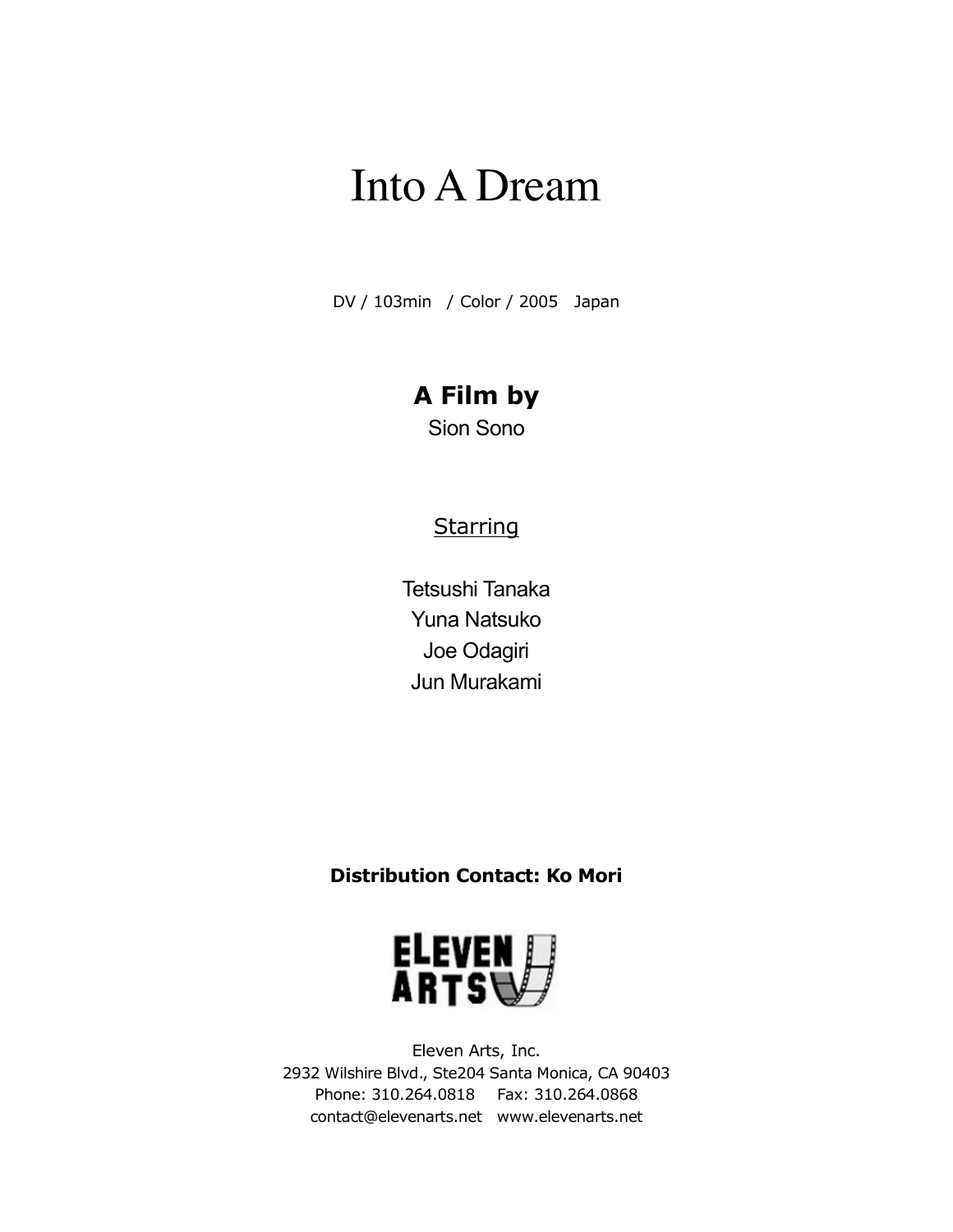#### **Synopsis**

Suzuki Mutsugoro, the talentless actor, and Taeko are living together. The two had been actors in the same theatre troupe, but Takeo had fallen in love with him and quit the theatre to begin their life together. However, after ten years he still has not taken a single break from acting, and she is growing tired of him.

Mutsugoro is in love with Ranko, an acress from a third-rate theatre group. Ranko, meanwhile, is involved with the group's leader, Machida, who does not think well of her relationship with Suzuki.

On a day like any other Mutsugoro has come to the theatre practice for his next scene. The director of the play is humming the Inoue Yousui tune, "Into a Dream," as if it were a monologue. Nobody thinks that the scene will go well. As he walks in, Mutsugoro has an accident – he has pain when he urines. It quickly dawns on him that he might have a sexually transmitted disease. The face of two women float before the philanderer's eyes: Ranko, and one other actress. Which is it, he wonders? Mutsugoro calls his friend Keiji to ask what he thinks, but he has no idea either. Later, he walks into the restroom with another member's of Ranko's theatre troupe and notices that the other man looks in pain when he tries to urinate. The incident makes him suspicious of Ranko, so he confronts her about it when the two of them are alone together. However, she angrily turned him away, driving him out of the room. When Mutsugoro returns home, Taeko is packing her things and about to leave him.

After a long, hectic day Mutsugoro collapses into a deep sleep, and in his dreams has an unexpected vision of himself as a terrorist. The terrorist Mutsugoro has a bloodstained bullet wound in his shoulder, and his friends Yuji and Keiji, and even Taeko – who all appear to be terrorists as well – are there attempting to save him. When he awakes from this nightmare Mutsugoro examines his surroundings. He sees his father, a terrifying man, and for some reason the theatre director is there as well. They yell at Mutsuigoro as if they are conducting some sort of investigation, but he has no idea what it is about.

When Mutsugoro opens his eyes again, Taeko is gone. She has left him, and is staying at a friend's house.

Mutsugoro, looking for an excuse to leave Tokyo, decides to attend a class reunion. His father had also strongly requested that he return home every once in a while.

Riding on the train back to his parents' home, Mutsugoro has more and more dreams – terrorist dreams, dreams where he is being investigated. In all of them, the people from his hometown have become either detectives or fellow terrorists. Mutsugoro gradually becomes eaten away by his nightmares. In one, he speaks to Taeko, who is also a terrorist, and tells her, "Today, I had the weirdest dream. I dreamt that I was a terrible actor, and I was living with you." In another, he is mobbed by a strange man and woman. Eventually, he becomes unable to differentiate between his dreams and reality.

When he arrives home, Mutsugoro revives his friendships with Yuji and Keiji, and sees his father and younger sister for the first time in many years. But on the night of his class reunion, everything erupts. He becomes filled with a burning hatred for the life he has lived until now. His dream self declares an end to everything, and flees shouting from the reunion.

Mutsugoro continues screaming down the evening road, singing "Into a Dream" as he runs.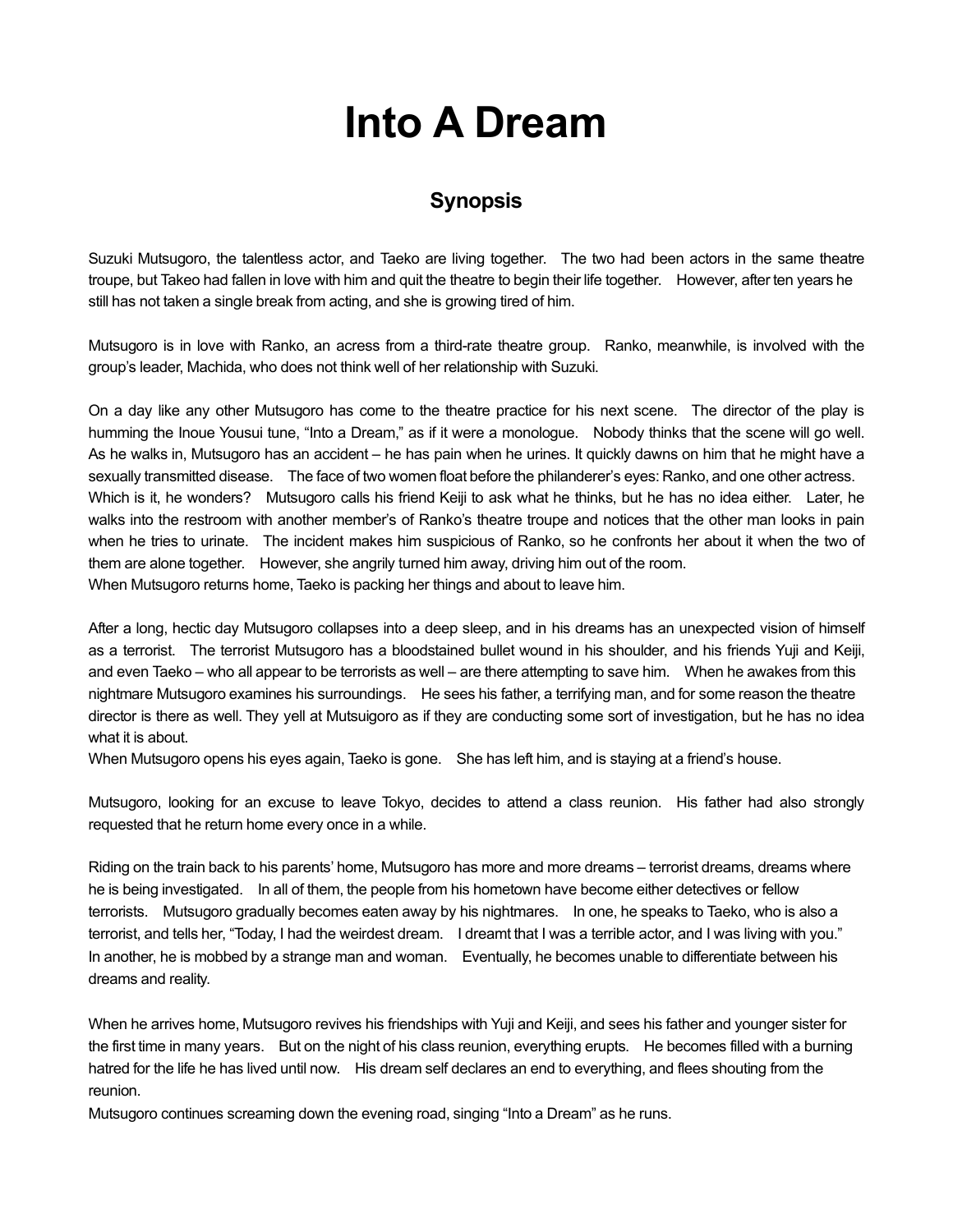### **KEY STAFF/CREW**

Sion Sono (Director)

Born in Aichi Prefecture, Sion Sono developed an interest in poetry during high school, and had a number of submissions published in a variety of newspapers, including "Eureka" and "Modern Poetry Journal." After coming to Tokyo he strove to be a manga artist, but then he discovered the art of moviemaking. As soon as he enrolled in University he also joined a film production group, and began making films. That same year he produced the 8 mm film "I am Sion Sono!", and later published "Otoko no Hanamichi / A Man's Runway." For two consecutive years he entered the PIA Film Festival and was awarded the PFF Scholarship. With this scholarship he produced the 1988 16 mm film "Jitensha no Toiki / Bicycle Sigh." Starring Sono himself, the film received overwhelming acclaim nationally and internationally for its youthful poetic sensibility. In 1993 he produced the 35 mm film "Heya / The Room," followed by "Keiko Desu Kedo / Yes, I'm Keiko" in 1997. He has received invitations to numerous film festivals, beginning with the Berlin Film Festival.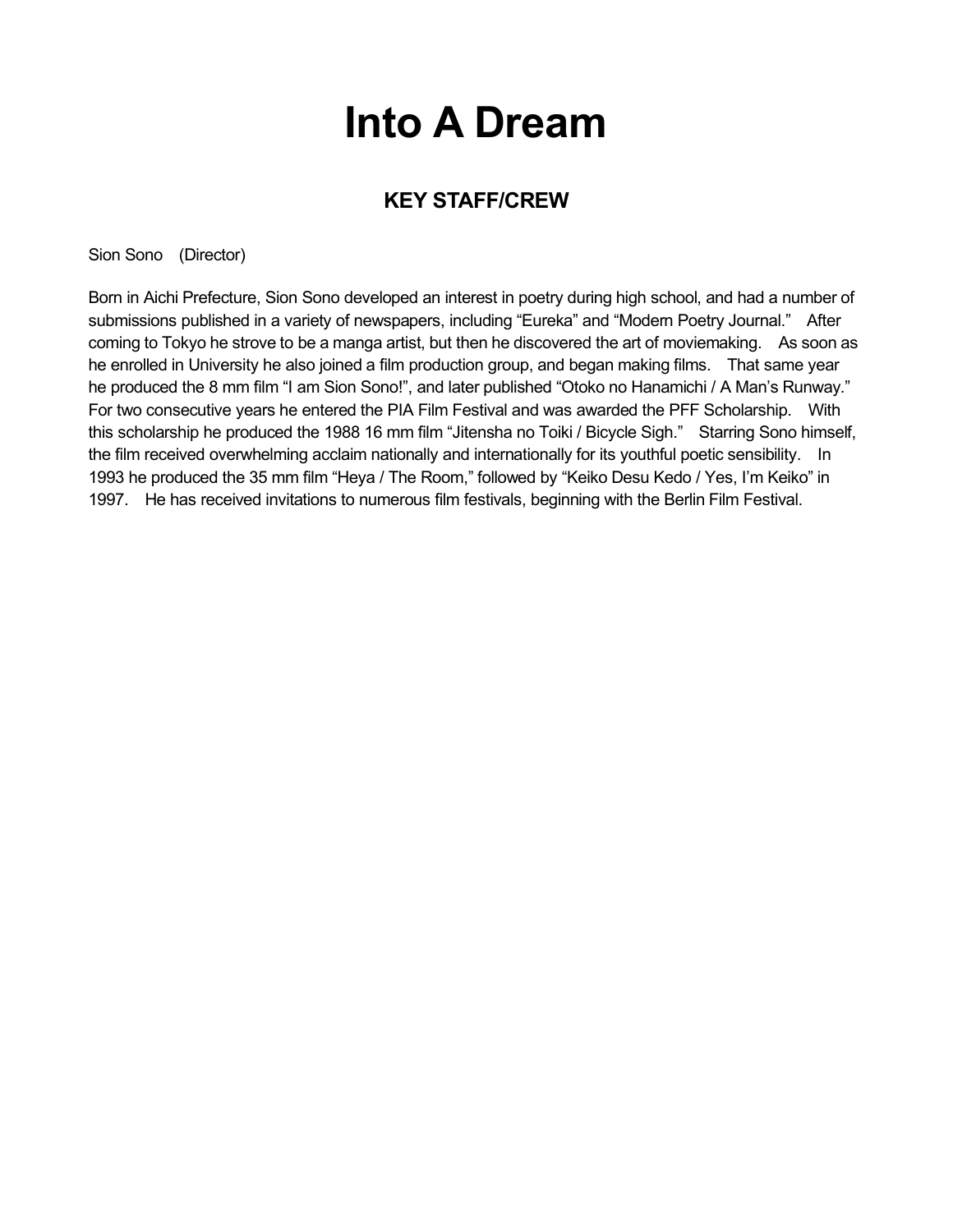### **TECHNICAL CREDITS**

#### -STAFF-